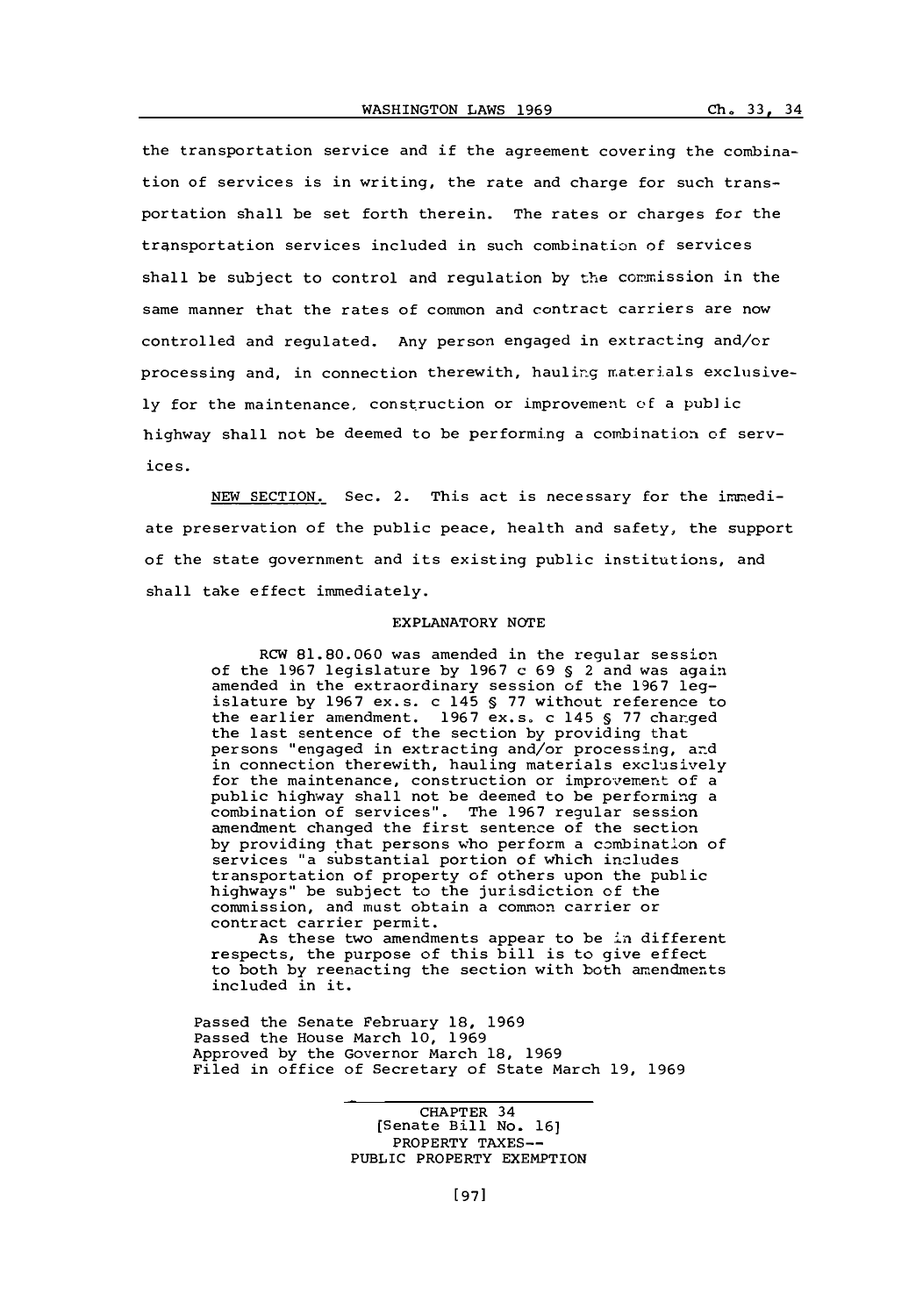AN ACT Relating to property taxes; reenacting section 84.36.010, chapter 15, Laws of 1961 as last amended by section 35, chapter 145, Laws of **1967** ex. sess. and section **31,** chapter 149, Laws of **1967** ex. sess., and RCW **84.36.010;** and declaring an emergency.

BE IT **ENACTED** BY THE LEGISLATURE OF **THE STATE** OF WASHINGTON:

Section **1.** Section **84.36.010,** chapter **15,** Laws of **1961** as last amended **by** section **35,** chapter 145, Laws of **1967** ex. sess. and section **31,** chapter 149, Laws of **1967** ex. sess., and RCW 84.36.010, are each reenacted to read as follows:

**All** property belonging exclusively to the United States, the state, any county or municipal corporation, and all property under order of immediate possession and use pursuant to RCW 8.04.093, shall be exempt from taxation. **All** property belonging exclusively to a foreign national government shall be exempt from taxation if such property is used exclusively as an office or residence for a consul or other official representative of such foreign national government, and if the consul or other official representative is a citizen of such foreign nation.

**NEW** SECTION. Sec. 2. This act is necessary for the immediate preservation of the public peace, health and safety, the support of the state government and its existing public institutions and shall take effect immediately.

## EXPLANATORY **NOTE**

RCW **84.36.010** was twice amended in the extraordinary session of the 1967 legislature. 1967 ex.s. c 145 § 35 added "all property under order of *inmediate* possession and use pursuant to RCW 8.04.090' to the public property exemption. **1967** ex.s- c 149 **§ 31** provided that property exclusively owned **by** a foreign national government if such property is used for a residence or office **by** a consul or representative who is a citizen of such foreign nation, is tax-exempt property.

As these two amendments appear to be in different respects, the purpose of this bill is to give effect to both amendments **by** reenacting the section with both amendments included in it.